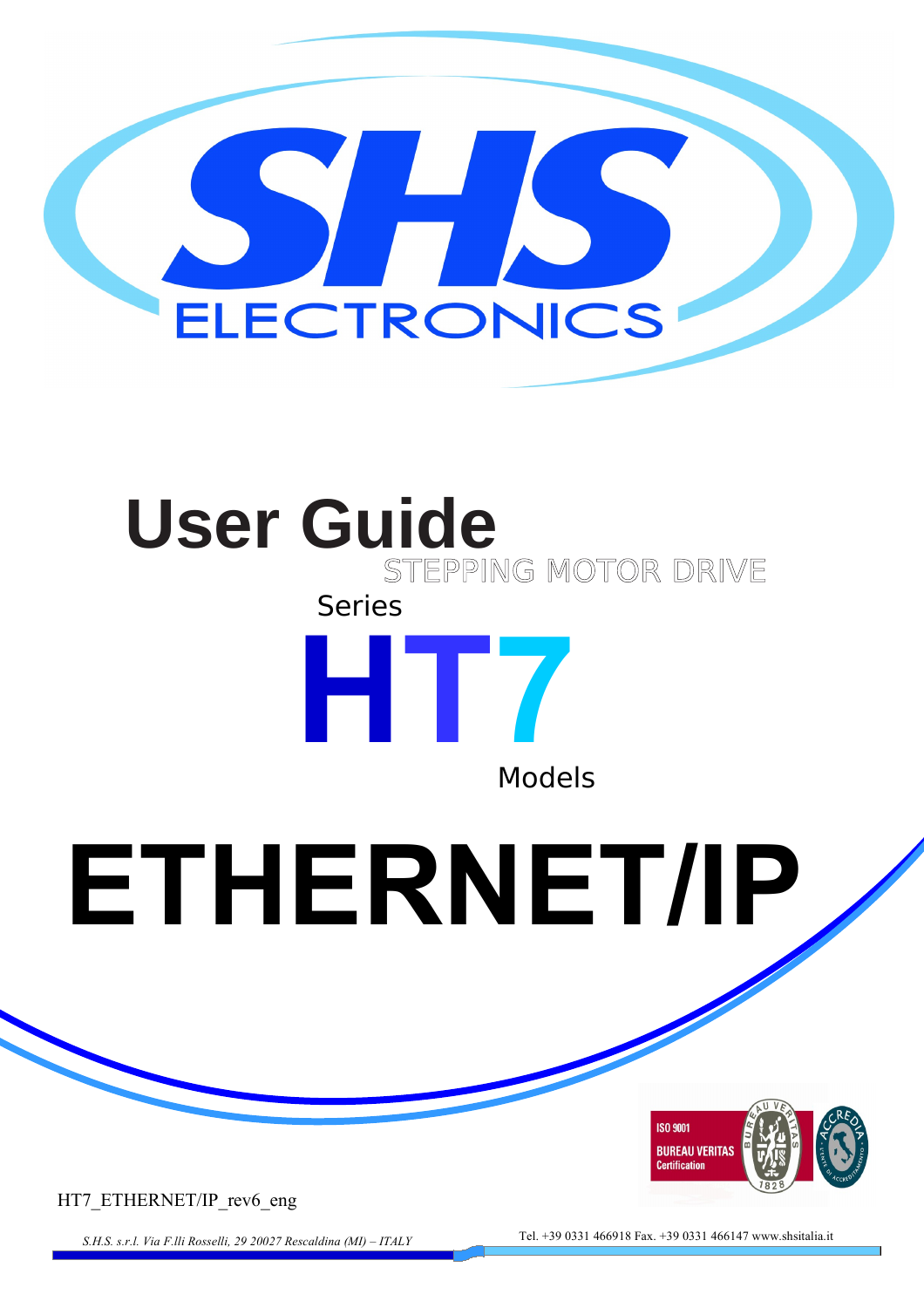



**The SHS automation products should be handled, installed and maintained by qualified personnel trained on installation of automation components, and only for the purposes described in the user manual. Installers must pay particular attention to the potential risks caused by mechanical and electrical equipment.**

It is very important that applications and installations meet all applicable safety requirements.

Each installer has an obligation to take responsibility to verify their knowledge and understanding of all applicable safety standards.

**Any use which does not meet the safety requirements can damage equipment and injure the user. SHS s.r.l. does not consider itself responsible for, and assumes no liability for damage caused by handling products and / or improperly installed, or in cases where the customer has allowed, or executed, modifications and / or repairs not authorized by SHS s.r.l.**

The SHS drives are devices for automation high performance capable of generating rapid movements and high forces.

Pay high attention, especially during installation and application development.

Only use equipment properly sized for the application..

The SHS devices are considered components for automation and are sold as finished products to be installed only by qualified personnel and in accordance with all local safety regulations.

The technicians must be able to recognize possible dangers that may result from programming, by changing parameter values and generally by the mechanical, electrical and electronic.

SHS s.r.l. recommends to always follow basic safety rules. Failure to heed them can result in injury to persons and / or property.

### *General precautions:*

This manual is subject to change due to product improvement, specification changes or improvements of the manual

SHS s.r.l. is not responsible for damage to property and/or persons caused by faulty installation and / or unauthorized modifications of the product.



*The damaged drive systems must not be installed or put into operation in order to avoid injury persons and damage to property. Changes or modifications made to the drive systems is prohibited and It involves the extinction of any right to warranty or of any obligation of responsibility.*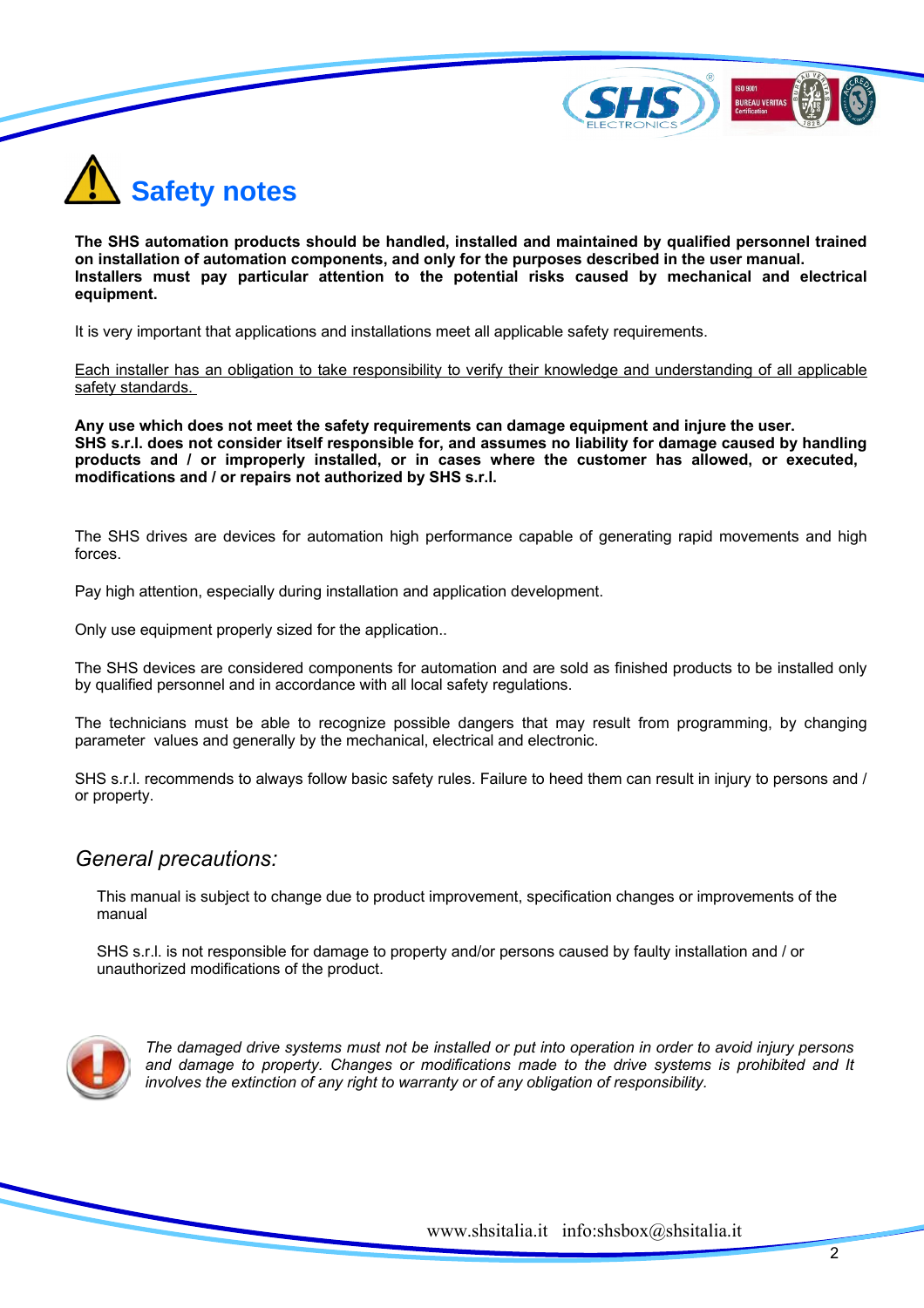

# **Index**

| <b>ETHERNET/IP</b> |                          |   |
|--------------------|--------------------------|---|
|                    | 1.1 Data Communication   |   |
|                    | 1.2 Control Bits         | ห |
|                    | 1.3 ZSW bits positioning |   |
|                    | 14 Parameters            |   |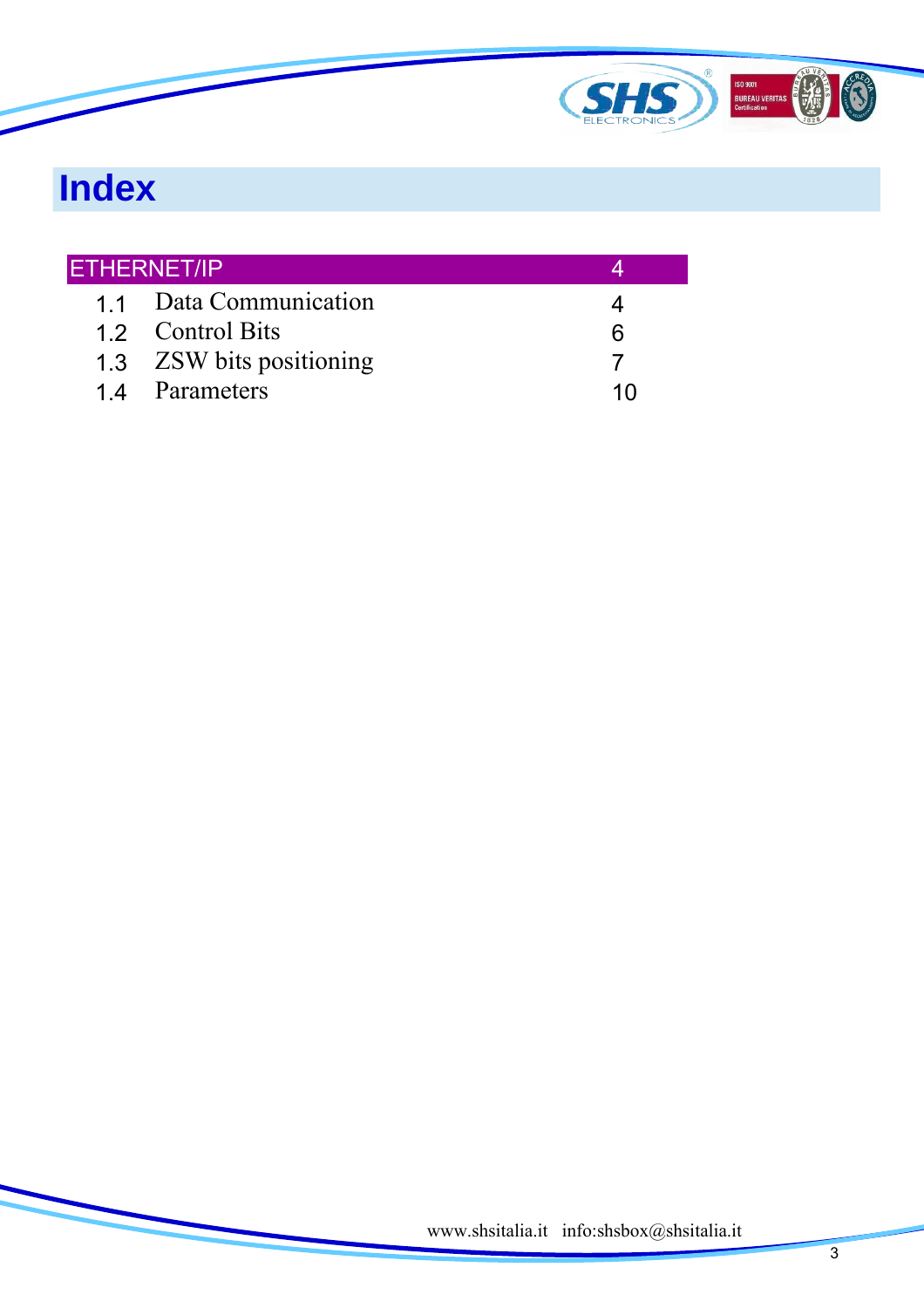

### **1. ETHERNET/IP**

Use the device master file "**EDS-SHS-HT7-yyyymmdd.EDS**" to configure your communication software on the master. To set the Drive IP address use the "Ipconfig" utility, downlodable from HMS website.

### **1.1 DATA COMMUNICATION**

The data format used is Motorola ("Big Endian").

User data structure from MASTER (PLC) to SLAVE (HT7 drive):

| <b>PKW</b> |            | <b>PZD</b>      | <b>REMAP AREA OUTPUT</b>   |                            |                            |                            |
|------------|------------|-----------------|----------------------------|----------------------------|----------------------------|----------------------------|
| <b>PKE</b> | <b>PWE</b> | <b>ZSW</b>      | <b>SLOT1</b><br><b>OUT</b> | <b>SLOT2</b><br><b>OUT</b> | <b>SLOT3</b><br><b>OUT</b> | <b>SLOT4</b><br><b>OUT</b> |
| U16        | <b>S32</b> | U <sub>16</sub> | <b>S32</b>                 | <b>S32</b>                 | <b>S32</b>                 | <b>S32</b>                 |

- PKW: Parameter identifier value
- PZD: Process data
- PKE: Parameter idetifier
- PWE: Parameter value
- ZSW: Control word
- U16: Word unsigned, MSB first (H-L)<br>S32: Double Word Signed, MSB first
- Double Word Signed, MSB first (HH-HL-LH-LL)

#### **Parameter Identifier (PKE):**

Bits 0 to 10 contain the number of the desired parameter (PNU). Refer to the parameter listing (Chapter 3.4) Bits 12 to 15 contain the task or reply identifier (AK).

| <b>PKE</b>    |                   |              |  |
|---------------|-------------------|--------------|--|
| Bit $15(H)12$ | Bit <sub>11</sub> | Bit $100(L)$ |  |
| AK.           | Not used          | <b>PNU</b>   |  |

AK: Task or reply identifier<br>PNU: Parameter number

Parameter number

| <b>AK VALUE</b> | <b>MEANING</b>          |
|-----------------|-------------------------|
|                 | No task                 |
|                 | Request parameter value |
|                 | Change parameter value  |

4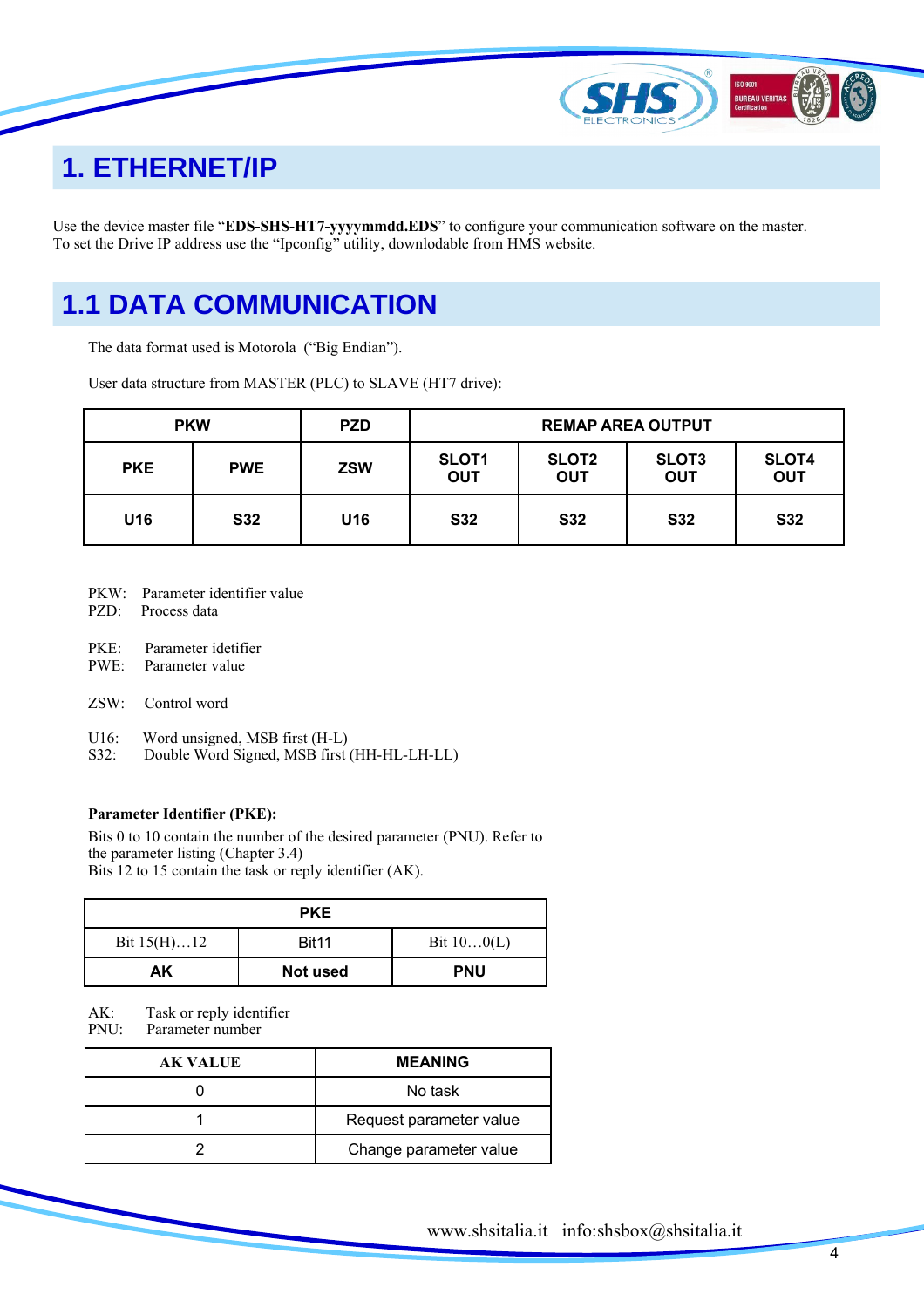

User data structure from SLAVE (HT7 drive) to MASTER (PLC):

| <b>PKW</b> |            | <b>PZD</b> |                 | <b>REMAP AREA INPUT</b> |                 |                 |
|------------|------------|------------|-----------------|-------------------------|-----------------|-----------------|
| <b>PKE</b> | <b>PWE</b> | <b>STW</b> | <b>SLOT1 IN</b> | <b>SLOT2 IN</b>         | <b>SLOT3 IN</b> | <b>SLOT4 IN</b> |
| U16        | <b>S32</b> | U16        | <b>S32</b>      | <b>S32</b>              | <b>S32</b>      | <b>S32</b>      |

- PKW: Parameter identifier value
- PZD: Process data
- PKE: Parameter idetifier
- PWE: Parameter value
- STW: Status word
- U16: Word unsigned, MSB first (H-L)
- S32: Double Word Signed, MSB first (HH-HL-LH-LL)

#### **Parameter Identifier (PKE):**

Bits 0 to 10 contain the number of the desired parameter (PNU). Refer to the parameter listing (Chapter 3.4) Bits 12 to 15 contain the task or reply identifier (AK).

|               | <b>PKE</b>        |              |
|---------------|-------------------|--------------|
| Bit $15(H)12$ | Bit <sub>11</sub> | Bit $100(L)$ |
| AΚ            | Not used          | <b>PNU</b>   |

AK: Task or reply identifier

PNU: Parameter number

| AK VALUE | <b>MEANING</b>                                       |
|----------|------------------------------------------------------|
|          | No task                                              |
|          | Transmit parameter value                             |
|          | Task not executable (with error<br>number on word 4) |

| <b>ERROR</b> (WORD 4) | <b>MEANING</b>                       |
|-----------------------|--------------------------------------|
|                       | No task                              |
|                       | Parameter value cannot be<br>changed |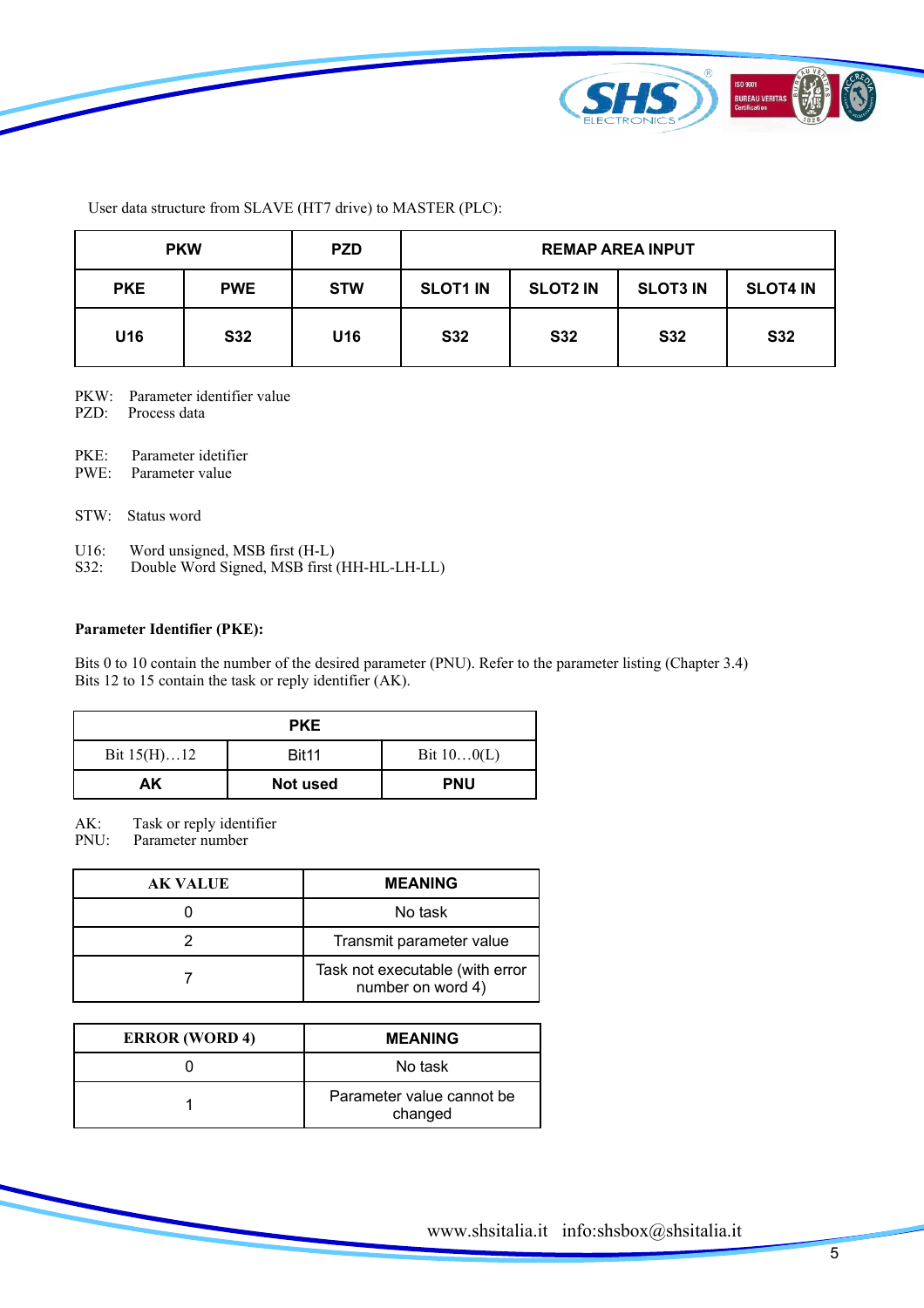

## **1.2 CONTROL BITS**

### *BITS ZSW – MASTER SLAVE*

| <b>BIT</b>         | <b>VALUE</b>          | <b>FUNCTION</b>                                                                          | <b>REMARKS</b>                                                                                                             |
|--------------------|-----------------------|------------------------------------------------------------------------------------------|----------------------------------------------------------------------------------------------------------------------------|
| $\mathbf 0$<br>(L) | $1 - ON$<br>$0 - OFF$ | ON - Start RELATIVE positioning<br>OFF - Stop RELATIVE positioning                       | This bit is ignored when absolute<br>positioning or JOG function is<br>active                                              |
| $\mathbf{1}$       | $1 - ON$<br>$0 - OFF$ | ON - Start ABSOLUTE positioning<br>OFF - Stop ABSOLUTE positioning                       | This bit is ignored when relative<br>positioning or JOG function is<br>active                                              |
| $\overline{2}$     |                       |                                                                                          |                                                                                                                            |
| 3                  | $1 - ON$<br>$0 - OFF$ | ON - Drive enable<br>OFF - Dive disable (motor current=0)                                | To execute every postitioning<br>command this bit must be set to 1                                                         |
| 4                  | $1 - ON$<br>$0 - OFF$ | ON - Reset Alarm                                                                         |                                                                                                                            |
| 5                  |                       |                                                                                          |                                                                                                                            |
| 6                  |                       |                                                                                          |                                                                                                                            |
| $\overline{7}$     |                       |                                                                                          |                                                                                                                            |
| 8                  | $1 - ON$<br>$0 - OFF$ | ON - START Jog cw (infinite motion)<br>OFF - Stop                                        | This bit is ignored when<br>relative/absolute positioning or<br>JOG CCW function is active                                 |
| 9                  | $1 - ON$<br>$0 - OFF$ | ON - START Jog ccw (infinite motion)<br>OFF - Stop                                       | This bit is ignored when<br>relative/absolute positioning or<br>JOG CW function is active                                  |
| 10                 |                       |                                                                                          |                                                                                                                            |
| 11                 | $1 - ON$<br>$0 - OFF$ | ON - Set OUT3<br>OFF - Reset OUT3                                                        | Set/reset OUT3<br>To use this function bit 12 must be<br>set to 1                                                          |
| 12                 | $1 - ON$<br>$0 - OFF$ | ON - Enable outputs force<br>OFF - Disable outputs set (Standard function on<br>outputs) | This bit disable standard outputs<br>functions and permit to force<br>outputs through bits 13 and 14 of<br>this word (ZSW) |
| 13                 | $1 - ON$<br>$0 - OFF$ | ON - Set OUT1<br>OFF - Reset OUT1                                                        | Set/reset OUT1<br>To use this function bit 12 must be<br>set to 1                                                          |
| 14                 | $1 - ON$<br>$0 - OFF$ | ON - Set OUT2<br>OFF - Reset OUT2                                                        | Set/reset OUT2<br>To use this function bit 12 must be<br>set to 1                                                          |
| 15<br>(H)          |                       | Reserved for refresh Bit                                                                 |                                                                                                                            |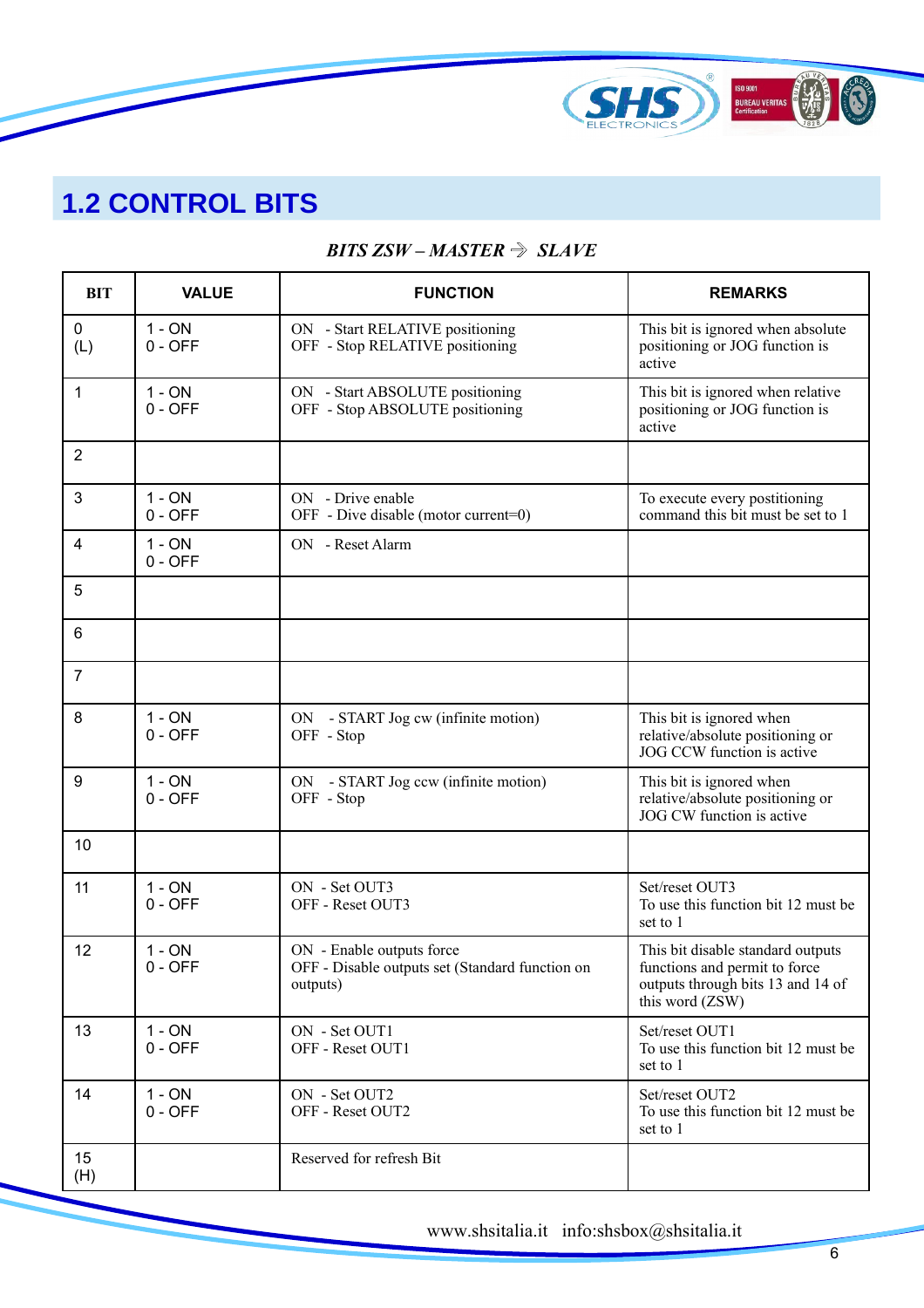

### *BITS STW – SLAVE*  $\Rightarrow$  *MASTER*

| <b>BIT</b>     | <b>VALUE</b>          | <b>FUNCTION</b>                                                                   | <b>REMARKS</b> |
|----------------|-----------------------|-----------------------------------------------------------------------------------|----------------|
| 0<br>(L)       | $1 - ON$<br>$0 - OFF$ | ON - Drive ready<br>OFF - Drive fault or disable                                  |                |
| 1              | $1 - ON$<br>$0 - OFF$ | ON - Motor running<br>OFF - Motor stop                                            |                |
| $\overline{2}$ | $1 - ON$<br>$0 - OFF$ | ON - Drive disable<br>OFF - Drive enable                                          |                |
| 3              | $1 - ON$<br>$0 - OFF$ | ON - Protection active<br>OFF - Protection not active                             |                |
| 4              | $1 - ON$<br>$0 - OFF$ | ON - IN1 active<br>OFF - IN1 not active                                           |                |
| 5              | $1 - ON$<br>$0 - OFF$ | ON - IN2 active<br>OFF - IN2 not active                                           |                |
| 6              | $1 - ON$<br>$0 - OFF$ | ON - IN3 active<br>OFF - IN3 not active                                           |                |
| $\overline{7}$ |                       |                                                                                   |                |
| 8              |                       |                                                                                   |                |
| 9              |                       |                                                                                   |                |
| 10             | $1 - ON$<br>$0 - OFF$ | ON - Max frequency reached<br>OFF - Max frequency not reached                     |                |
| 11             | $1 - ON$<br>$0 - OFF$ | ON - Positioning completely executed<br>OFF - Positioning not completely executed |                |
| 12             | $1 - ON$<br>$0 - OFF$ | ON - Axis zeroing executed<br>OFF - Axis zeroing not executed                     |                |
| 13             | $1 - ON$<br>$0 - OFF$ | ON - EXTRA-SWITCH reached<br>OFF - EXTRA-SWITCH notreached                        |                |
| 14             | $1 - ON$<br>$0 - OFF$ | ON - Error durig encoder positioning<br>OFF-OK                                    |                |
| 15<br>(H)      | $1 - ON$<br>$0 - OFF$ | Reserved for refresh Bit                                                          |                |

# **1.3 ZSW BITS POSITIONING**



ZSW bit Profile Mode

7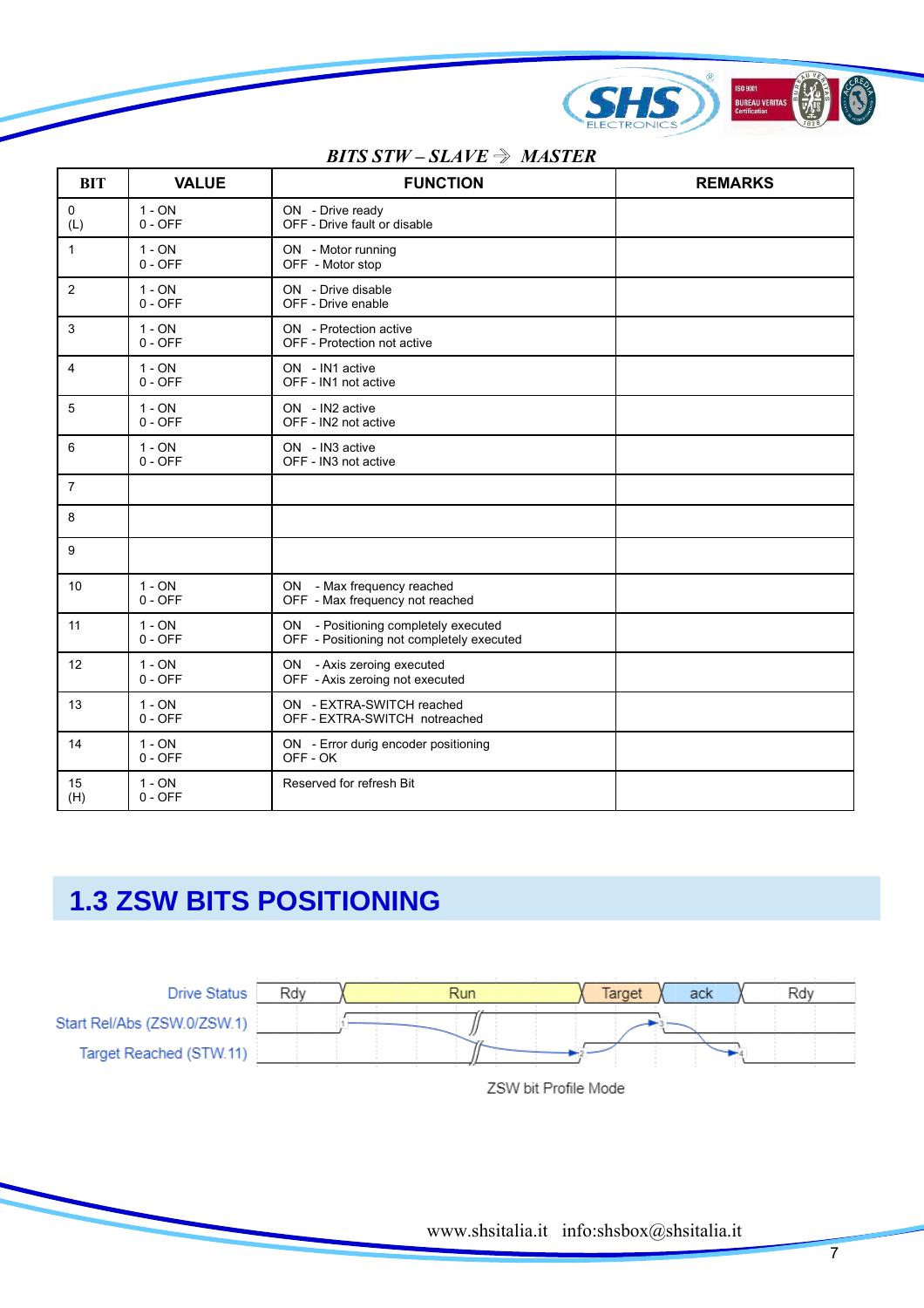

#### TA = time to START motor: **maximum 20 ms**

TB = time between falling edge and rising edge of start signal: **minimum 40 ms**

#### **COMMAND SEQUENCE TO EXECUTE A POSITIONING:**

#### RELATIVE POSITIONING:

- Enable driver (ZSW BIT 3)
- Set target quote (PNU 7)
- Set start relative positioning bit (ZSW BIT 0) to 1
- Wait Target Reached front 0-1 bit (STW BIT 11)
- Reset start relative positioning bit (ZSW BIT 0) to 0
- Wait Target Reached front 1-0 bit (STW BIT 11)

#### ABSOLUTE POSITIONING:

- Enable driver (ZSW BIT 3)
- Set target quote (PNU 7)
- Set start absolute positioning bit (ZSW BIT 1) to 1
- Wait Target Reached front 0-1 bit (STW BIT 11)
- Reset start absolute positioning bit (ZSW BIT 1) to 0
- Wait Target Reached front 1-0 bit (STW BIT 11)

#### JOG CW / JOG CCW:

- Enable driver (ZSW BIT 3)
- Set JOG CW (ZSW BIT 8) or JOG CCW (ZSW BIT 9) to 1 (start motor)
- Wait TA time to START motor (minimum 30ms) or front 0-1 of motor running bit (STW BIT 1)
- Set JOG CW (ZSW BIT 8) or JOG CCW (ZSW BIT 9) to 0 (stop motor)
- Wait zero level of motor running bit (STW BIT 1)
- Wait TB time (minimum 50ms) to start new JOG. If TB is not respected motor may be not start

#### HOMING:

- Connect switch or proximity sensor (NO or NC) to IN1
- Enable driver (ZSW BIT 3)
- Set maximum frequency PNU 1 (in homing function it represents home search speed)
- Set minimum frequency PNU 0 (in homing function it represents sensor disengage speed)
- Start homing (PNU 18) with a parameter 0x01 (HEX) for NC sensor or 0x11 (HEX) for NO sensor on IN1

#### Sensor not engaged:

When you write PNU 18 the motor starts immediately in CCW direction with maximum speed, then it stops on sensor and starts in CW direction with minimum speed to disengage sensor then stops and set position register (PNU 10) to 0.

It's very important that the motor stops with sensor engaged without get over it. To avoid this it is possible reduce maximum frequency or reduce ramp (PNU 2)

#### Sensor engaged:

When you write PNU 18 the motor starts immediately in CW direction with minimum speed to disengage the sensor then it stops and set position register (PNU 10) to 0.

NOTE: If motor starts in wrong direction during homing you must change motor phases connection (swap A1 with A2 clamps).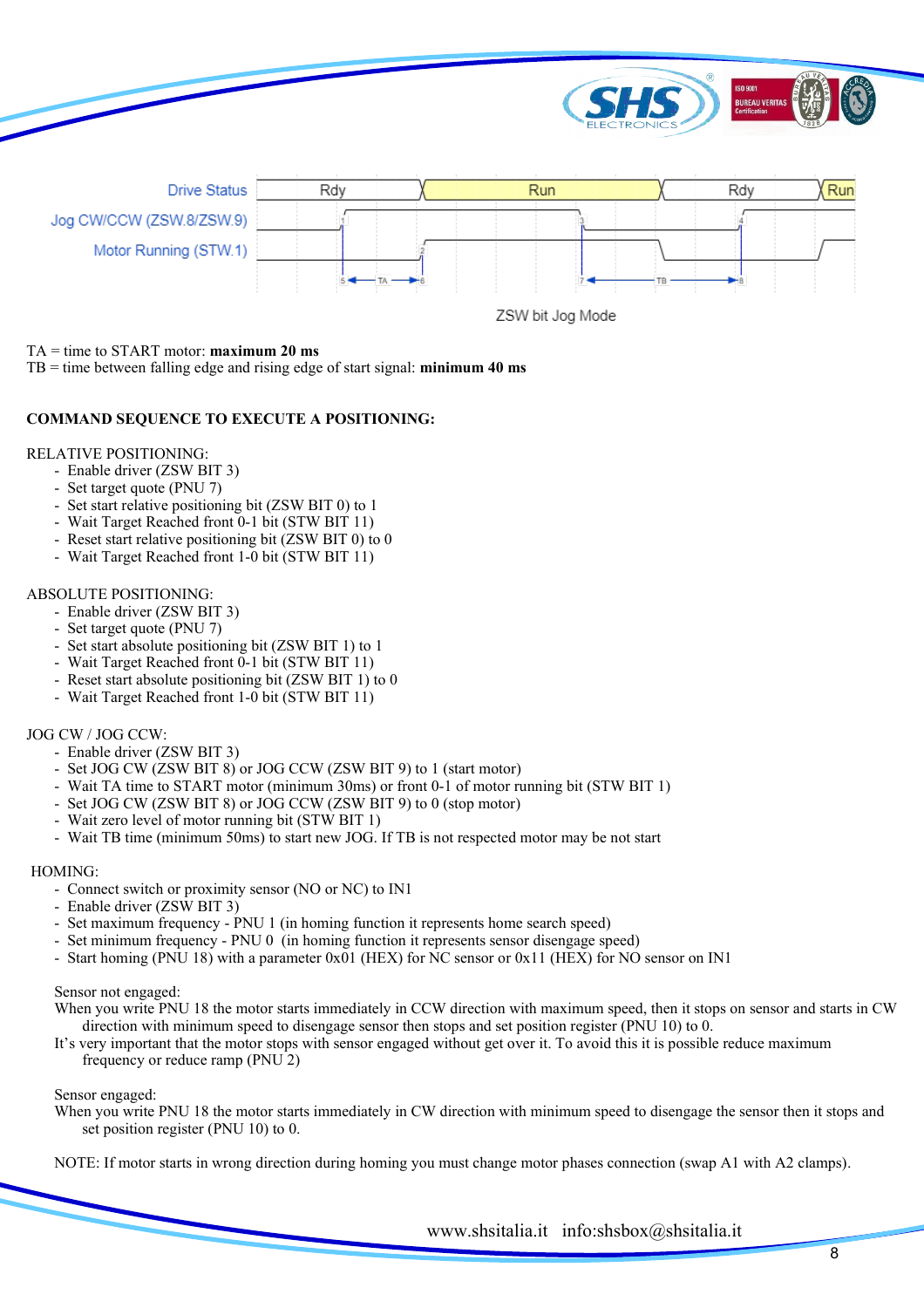

#### REMAP OUTPUT VARIABLE EXAMPLE:

Remap Target Position

- Set REMAP SLOT1 OUT (PNU 40) to 7 (Target Quote)
- Set SLOT1 OUT with new position
- Wait at least 10ms before change Control Word
- To switch OFF remap set 255 to REMAP SLOT

#### REMAP INPUT VARIABLE EXAMPLE:

Remap Actual Position

- Set REMAP SLOT1 IN (PNU 43) to 10 (Actual Position)
- Read in SLOT1 IN the drive position
- To switch OFF remap set 255 to REMAP SLOT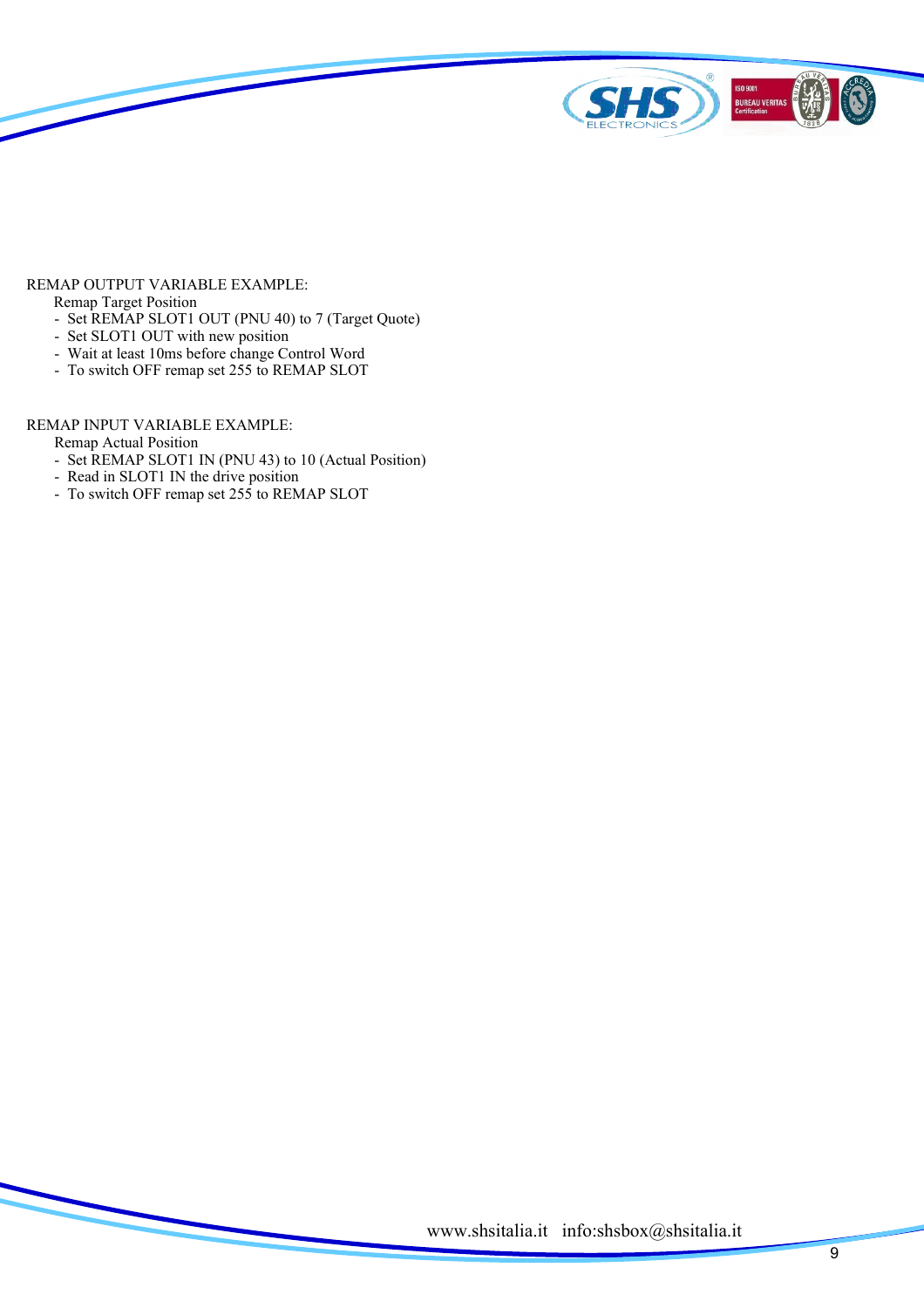

## **1.4 PARAMETERS**

| <b>PNU</b>     | <b>FUNCTION</b>                                                                                                                                                                                      | <b>PARAMETER</b>                                                                                                                                                                                                                                                                                                                                                                                                                                                                                                                                                                          | <b>REMAP</b> |
|----------------|------------------------------------------------------------------------------------------------------------------------------------------------------------------------------------------------------|-------------------------------------------------------------------------------------------------------------------------------------------------------------------------------------------------------------------------------------------------------------------------------------------------------------------------------------------------------------------------------------------------------------------------------------------------------------------------------------------------------------------------------------------------------------------------------------------|--------------|
| $\mathbf 0$    | Setting of minimum frequency<br>Motor rotation start frequency                                                                                                                                       | From 1 to 10000 Hz                                                                                                                                                                                                                                                                                                                                                                                                                                                                                                                                                                        | RD/WR        |
| 1              | Setting of maximum frequency<br>Motor rotation working frequency                                                                                                                                     | From 1 to 20000 Hz                                                                                                                                                                                                                                                                                                                                                                                                                                                                                                                                                                        | RD/WR        |
| 2              | Setting of ramp inclination<br>If motor is running, this parameter will be acquired to the next<br>motion command.                                                                                   | From 1 to 255<br>expressed in ms * 10                                                                                                                                                                                                                                                                                                                                                                                                                                                                                                                                                     | NO.          |
| 3              | Setting of motor resolution<br>If motor is running, this parameter will be acquired to the next<br>motion command.                                                                                   | If the sent<br>= $128 \rightarrow$ full step mode<br>$= 64 \rightarrow 1/2$ step mode<br>$=$ 32 $\rightarrow$ 1/4 step mode<br>16 $\rightarrow$ 1/8 step mode<br>$=$<br>8 $\rightarrow$ 1/16 step mode<br>$=$<br>$4 \rightarrow 1/32$ step mode<br>$\equiv$<br>$2 \rightarrow 1/64$ step mode<br>$=$<br>$1 \rightarrow 1/128$ step mode<br>$=$<br>= $1040 \rightarrow 1/2.5$ step mode<br>= $1020 \rightarrow 1/5$ step mode<br>= $1010 \rightarrow 1/10$ step mode<br>= $1005 \rightarrow 1/20$ step mode<br>= $1002 \rightarrow 1/50$ step mode<br>= $1001 \rightarrow 1/100$ step mode | NO.          |
| 4              | Mode setting of electric current reduction<br>Set % or current reduction when motor is stopped                                                                                                       | If the sent<br>$= 0 \rightarrow$ current = 0 (max reduction)<br>$= 1 \rightarrow$ no reduction<br>2 $\rightarrow$ reduction to 25%<br>$\equiv$<br>$\equiv$<br>$3 \rightarrow$ reduction to 50%                                                                                                                                                                                                                                                                                                                                                                                            | RD/WR        |
| 5              | Time setting of electric current reduction<br>Time after which current reduction (from 0 to 255) must occur on a<br>time basis of 32 ms                                                              | From 0 to 255                                                                                                                                                                                                                                                                                                                                                                                                                                                                                                                                                                             | RD/WR        |
| 6              | <b>Current setting</b><br>Set motor current                                                                                                                                                          | From 0 to 10000 mA                                                                                                                                                                                                                                                                                                                                                                                                                                                                                                                                                                        | NO.          |
| $\overline{7}$ | Set target quote<br>Indicate the positioning with respect to the present position of the<br>motor to be carried out at the next START (with control bit) or<br>TRIGGER START expressed in 1/128 step | From -2147483647 to 2147483647                                                                                                                                                                                                                                                                                                                                                                                                                                                                                                                                                            | RD/WR        |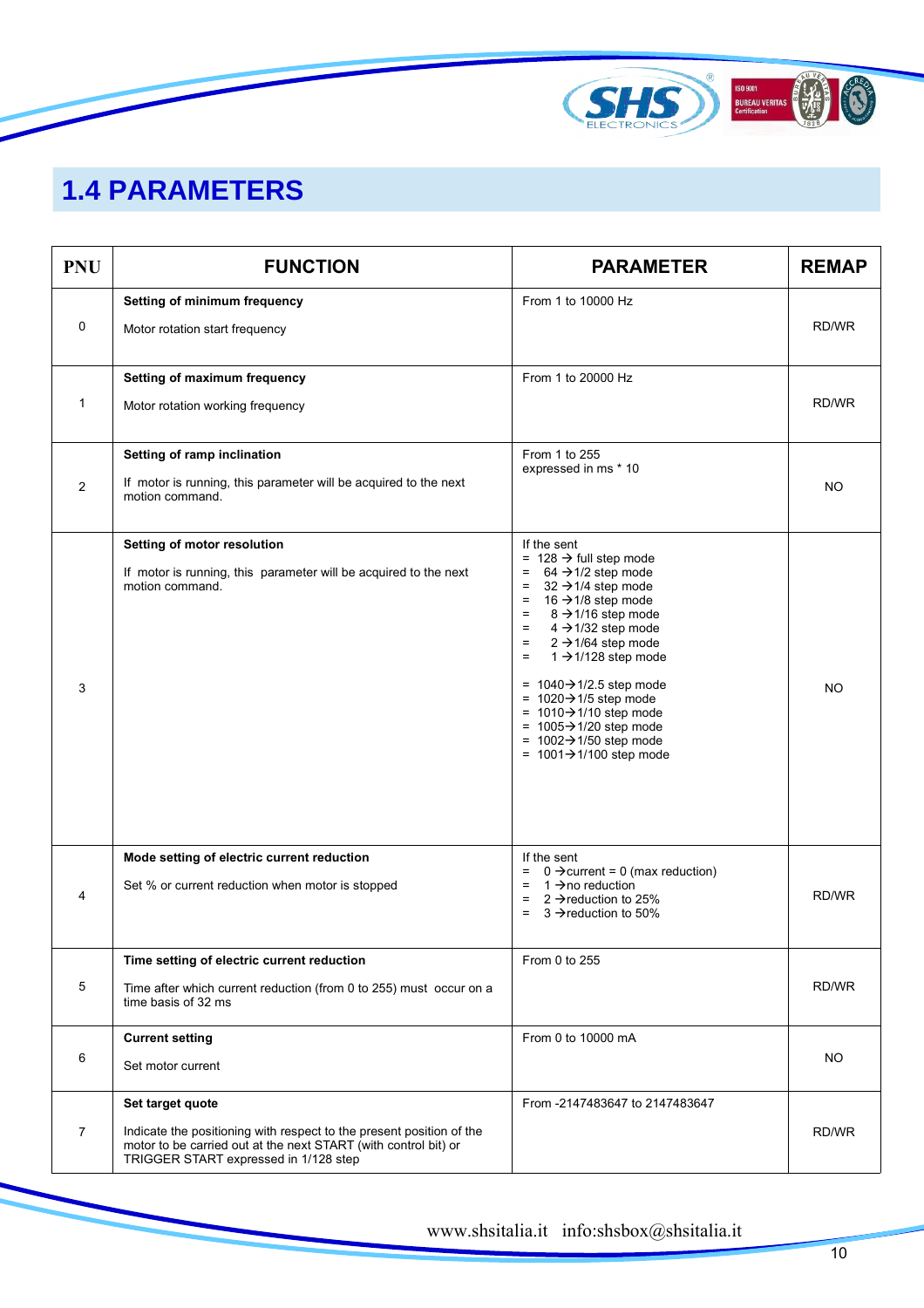

| <b>PNU</b> | <b>FUNCTION</b>                                                                                                                                                                                                              | <b>PARAMETER</b>                                                                                                                                                                                                                                   | <b>REMAP</b> |
|------------|------------------------------------------------------------------------------------------------------------------------------------------------------------------------------------------------------------------------------|----------------------------------------------------------------------------------------------------------------------------------------------------------------------------------------------------------------------------------------------------|--------------|
| 8          | <b>Unused</b>                                                                                                                                                                                                                | $\overline{a}$                                                                                                                                                                                                                                     |              |
| 9          | Setting of home position<br>Drive associates the entered value to home position of the motor                                                                                                                                 | From -2147483647 to 2147483647                                                                                                                                                                                                                     | RD/WR        |
| 10         | <b>Present position</b><br>Position register, you can read or write this value. (expressed in 1/128)<br>step)                                                                                                                | From -2147483647 to 2147483647                                                                                                                                                                                                                     | RD/WR        |
| 11         | <b>Present frequency</b><br>Motor rotation frequency                                                                                                                                                                         | <b>READ ONLY REGISTER</b>                                                                                                                                                                                                                          | <b>RD</b>    |
| 12         | <b>Final position</b><br>Motor destionation quote                                                                                                                                                                            | <b>READ ONLY REGISTER</b>                                                                                                                                                                                                                          | <b>RD</b>    |
| 13         | Trigger start (logic AND)<br>It defines the Input or the inputs and the respective Levels, which must<br>be enabled for carrying out the START by an external command.                                                       | Use only less significant byte:<br>The 4 less significant bits indicate the<br>input or the inputs, which must be enabled<br>for START (1= enabled input).<br>The next 4 bits indicate the level of these<br>inputs (1=input active at high level) | RD/WR        |
| 14         | Trigger stop (logic AND)<br>It defines the Input or the inputs and the respective Levels, which must<br>be enabled for carrying out the STOP by an external command.<br>USE ONLY ONE TRIGGER STOP AT TIME (PNU 14 OR PNU 15) | Use only less significant byte:<br>The 4 less significant bits indicate the<br>input or the inputs, which must be enabled<br>for STOP (1= enabled input).<br>The next 4 bits indicate the level of these<br>inputs (1=input active at high level)  | RD/WR        |
| 15         | Trigger stop (logic OR)<br>It defines the Input or the inputs and the respective Levels, which must<br>be enabled for carrying out the STOP by an external command.<br>USE ONLY ONE TRIGGER STOP AT TIME (PNU 14 OR PNU 15)  | Use only less significant byte:<br>The 4 less significant bits indicate the<br>input or the inputs, which must be enabled<br>for STOP (1= enabled input).<br>The next 4 bits indicate the level of these<br>inputs (1=input active at high level)  | RD/WR        |
| 16         | <b>Trigger home (logic AND)</b><br>It defines the Input or the inputs and the respective Levels, which must<br>be enabled for carrying out the HOME by an external command and<br>stop motor.                                |                                                                                                                                                                                                                                                    | RD/WR        |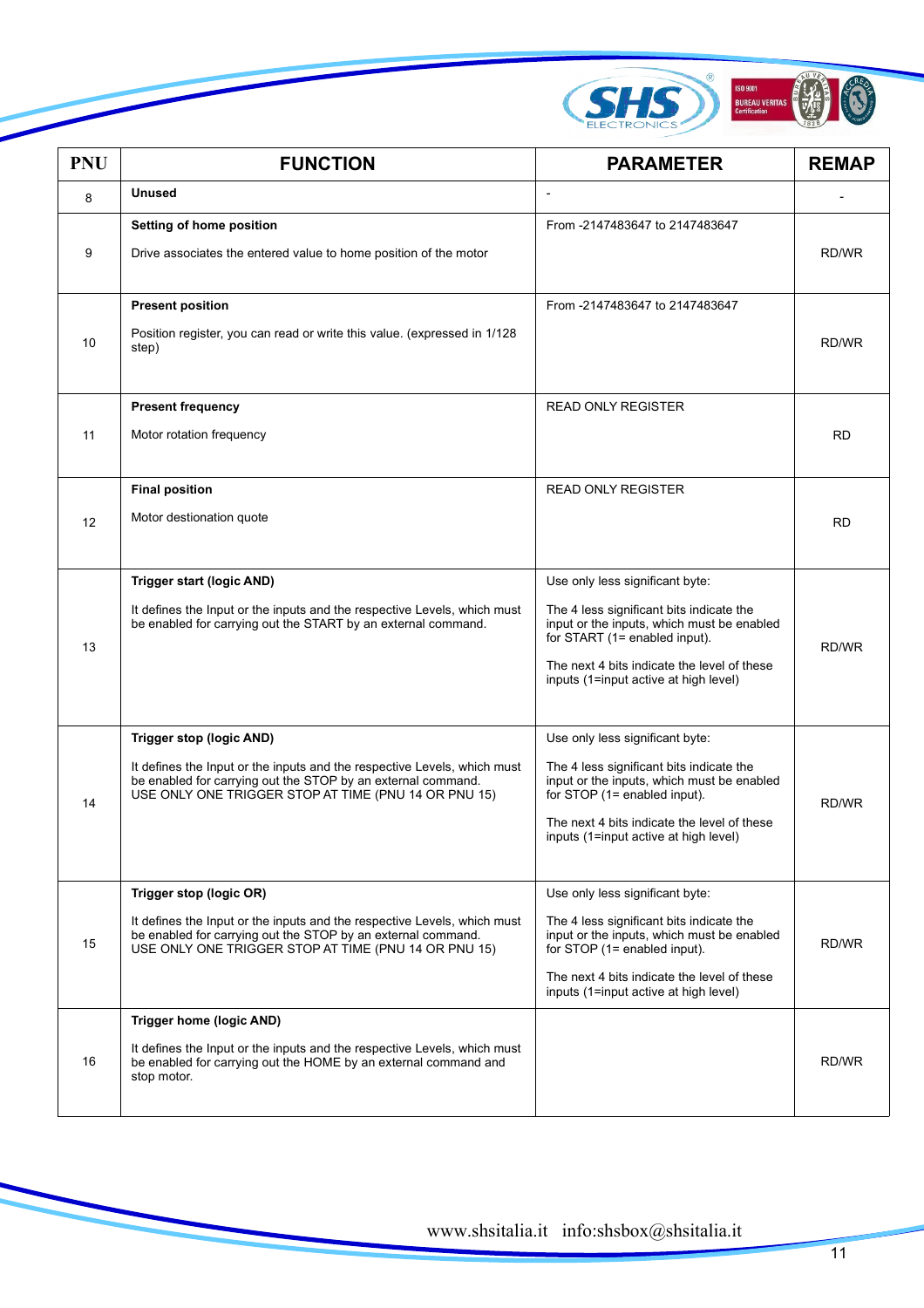

| <b>PNU</b> | <b>FUNCTION</b>                                                                                                                                                                                                                                                                                                                                                                              | <b>PARAMETER</b>                                                                                                                                                                                                                                                 | <b>REMAP</b> |
|------------|----------------------------------------------------------------------------------------------------------------------------------------------------------------------------------------------------------------------------------------------------------------------------------------------------------------------------------------------------------------------------------------------|------------------------------------------------------------------------------------------------------------------------------------------------------------------------------------------------------------------------------------------------------------------|--------------|
| 17         | <b>Trigger zerofly (logic AND)</b><br>It defines the input or the inputs and the respective levels, which<br>must be enabled for carrying out zeroing of the value in the<br>present motor position, when this condition occurs, and the value<br>to be done on occasion of this condition.<br>You must be set also ZEROFLY QUOTE (parameter 21) and/or<br>MASK ZEROFLY QUOTE (parameter 20) | Use only less significant byte:<br>The 4 less significant bits indicate the<br>input or the inputs, which must be enabled<br>for ZERO AT FLIGHT<br>$(1=$ enabled input).<br>The next 4 bits indicate the level of these<br>inputs (1=input active at high level) | <b>RD/WR</b> |
| 18         | Axis zeroing<br>It defines the input and relative level where zero switch will be<br>connected and it carries out axis zeroing. The zeroing phase<br>includes: CCW motor start; the search of zero switch with rotation<br>at max speed; stop on zero switch; disengagement of zero switch<br>at min. speed and zeroing of absolute position.                                                | Use only less significant byte:<br>The 4 less significant bits indicate the<br>input or the inputs, which must be enabled<br>for AXIS ZEROING<br>$(1=$ enabled input).<br>The next 4 bits indicate the level of these<br>inputs (1=input active at high level)   | <b>NO</b>    |
| 19         | <b>Limit switch</b><br>It defines the input and the relative level where the limit switch will<br>be connected. When the switch will be intercepted, it will cause the<br>immediate motor stop and it allow only the opposite wise motion.<br>The command activates this function until its disengagement<br>through a new command with no specified input (Parameter=0).                    | Use only less significant byte:<br>The 4 less significant bits indicate the<br>input or the inputs, which must be enabled<br>for LIMIT SWITCH<br>$(1=$ enabled input).<br>The next 4 bits indicate the level of these<br>inputs (1=input active at high level)   | RD/WR        |
| 20         | Mask zerofly quote<br>Indicate the mask positioning to be done in the same rotation<br>direction to enable zerofly trigger                                                                                                                                                                                                                                                                   | From 0 to 2147483647                                                                                                                                                                                                                                             | RD/WR        |
| 21         | Zerofly quote<br>Indicate the positioning to be done in the same rotation direction<br>since when the condition expressed on the trigger zerofly byte                                                                                                                                                                                                                                        | From 0 to 2147483647                                                                                                                                                                                                                                             | RD/WR        |
| 22         | Low noise mode                                                                                                                                                                                                                                                                                                                                                                               | If the sent<br>$= 2 \rightarrow$ enable<br>$= 0 \rightarrow$ disable                                                                                                                                                                                             | RD/WR        |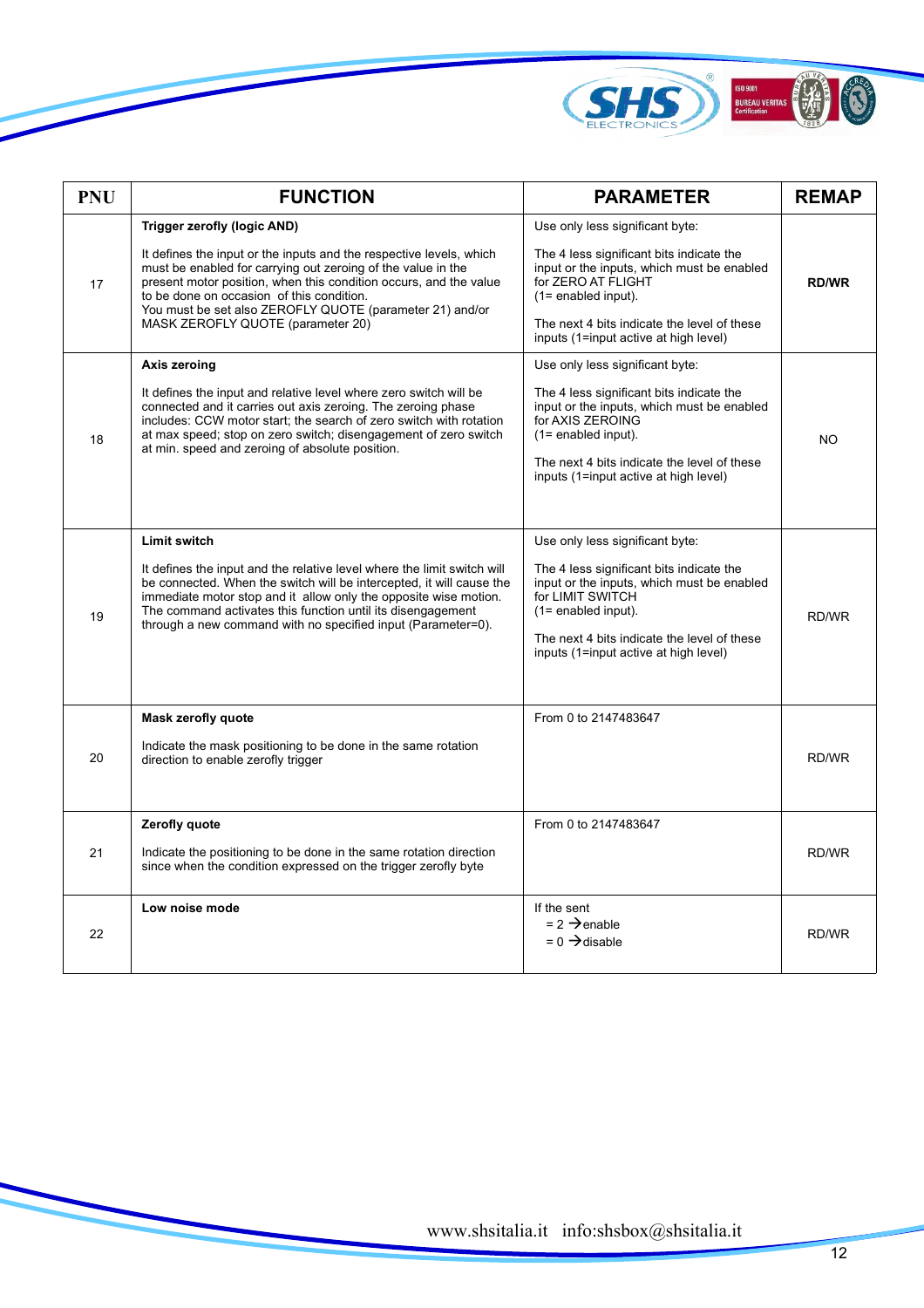

| <b>PNU</b> | <b>FUNCTION</b>                              | <b>PARAMETER</b>                                                                                                                                                                                                                                                                                                                                                                                     | <b>REMAP</b> |
|------------|----------------------------------------------|------------------------------------------------------------------------------------------------------------------------------------------------------------------------------------------------------------------------------------------------------------------------------------------------------------------------------------------------------------------------------------------------------|--------------|
| 24         | <b>Protection active</b>                     | If the sent<br>$0x00 \rightarrow$ drive ready<br>Bit0=1 $\rightarrow$ disable hardware<br>Bit1=1 $\rightarrow$ short circuit<br>Bit2=1 $\rightarrow$ thermal protection<br>Bit3=1 $\rightarrow$ power supply undervoltage<br>Bit4=1 $\rightarrow$ power supply overvoltage<br>Bit5=1 $\rightarrow$ open motor phaseA<br>Bit6=1 $\rightarrow$ open motor phaseB<br>Bit7=1 $\rightarrow$ encoder fault | <b>RD</b>    |
| 25         | Software release                             | <b>READ ONLY REGISTER</b>                                                                                                                                                                                                                                                                                                                                                                            | <b>RD</b>    |
| 26         | Power supply voltage [Vdc]                   | <b>READ ONLY REGISTER</b>                                                                                                                                                                                                                                                                                                                                                                            | <b>NO</b>    |
| 27         | Drive temperature [°C]                       | <b>READ ONLY REGISTER</b>                                                                                                                                                                                                                                                                                                                                                                            | <b>NO</b>    |
| 40         | Remap SLOT1 OUT variable<br>Variable OUT PLC | PNU admitted                                                                                                                                                                                                                                                                                                                                                                                         | NO.          |
| 41         | Remap SLOT2 OUT variable<br>Variable OUT PLC | PNU admitted                                                                                                                                                                                                                                                                                                                                                                                         | <b>NO</b>    |
| 42         | Remap SLOT3 OUT variable<br>Variable OUT PLC | PNU admitted                                                                                                                                                                                                                                                                                                                                                                                         | <b>NO</b>    |
| 43         | Remap SLOT4 OUT variable<br>Variable OUT PLC | PNU admitted                                                                                                                                                                                                                                                                                                                                                                                         | <b>NO</b>    |
| 44         | Remap SLOT1 IN variable<br>Variable IN PLC   | PNU admitted                                                                                                                                                                                                                                                                                                                                                                                         | NO           |
| 45         | Remap SLOT2 IN variable<br>Variable IN PLC   | PNU admitted                                                                                                                                                                                                                                                                                                                                                                                         | NO           |
| 46         | Remap SLOT3 IN variable<br>Variable IN PLC   | PNU admitted                                                                                                                                                                                                                                                                                                                                                                                         | <b>NO</b>    |
| 47         | Remap SLOT3 IN variable<br>Variable IN PLC   | PNU admitted                                                                                                                                                                                                                                                                                                                                                                                         | NO.          |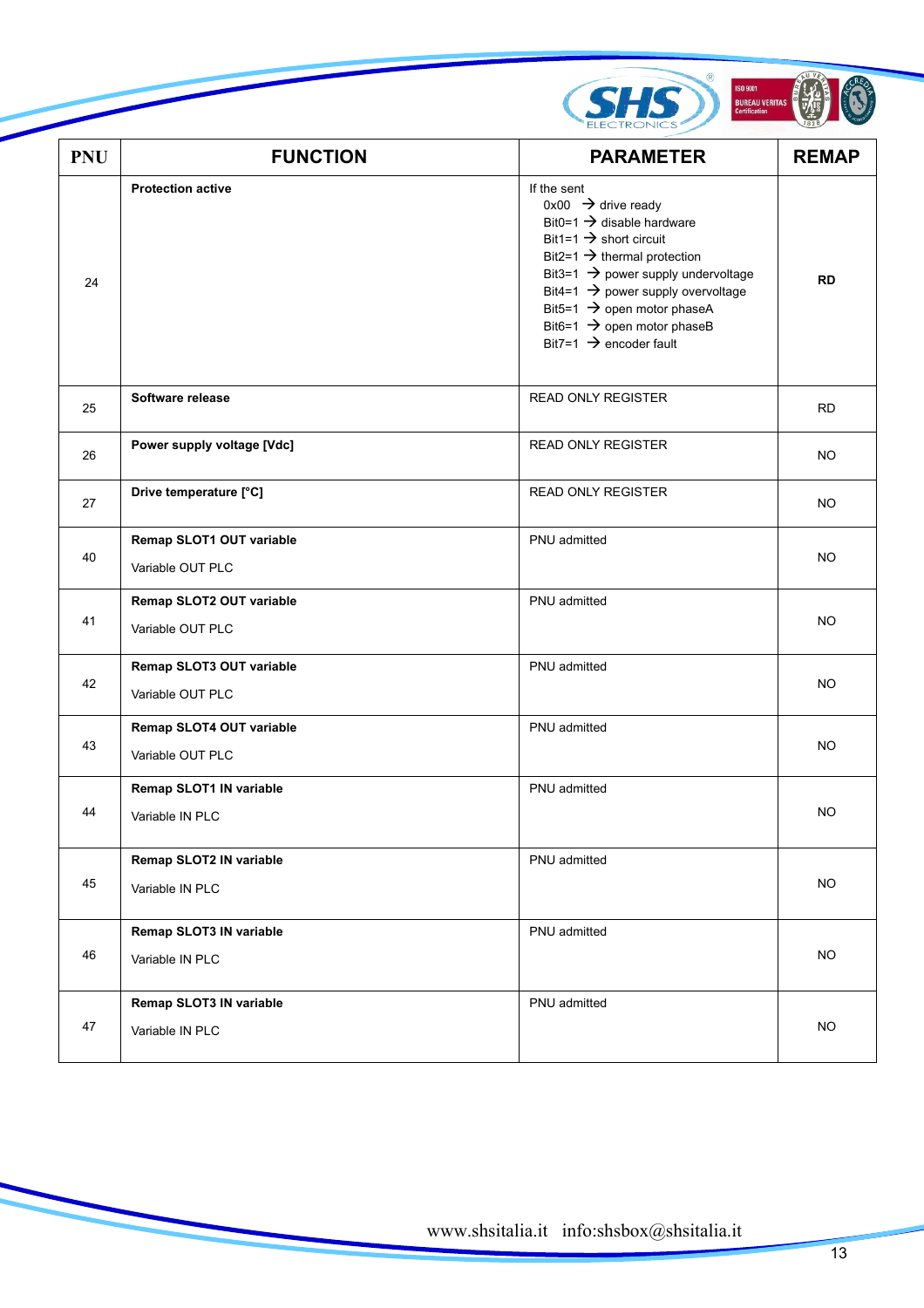

| <b>PNU</b> | <b>FUNCTION</b>                                                                                                                                                               | <b>PARAMETER</b>                                                                                                                                                                                                                                    | <b>REMAP</b> |
|------------|-------------------------------------------------------------------------------------------------------------------------------------------------------------------------------|-----------------------------------------------------------------------------------------------------------------------------------------------------------------------------------------------------------------------------------------------------|--------------|
| 50         | <b>Encoder position</b><br>Encoder position register, you can read or write this value.<br>(expressed in encoder steps)<br>This value counts all fronts of two encoder phases | From -2147483647 to 2147483647                                                                                                                                                                                                                      | <b>RD/WR</b> |
| 51         | <b>Encoder mode</b><br>Set encoder mode                                                                                                                                       | If Write $0 \rightarrow$ no encoder feedback.<br>You can read encoder<br>but the drive don't<br>use it to control position<br>1 $\rightarrow$ encoder enabled<br>without error detection<br>$2 \rightarrow$ encoder enabled with<br>error detection | RD/WR        |
| 52         | Set encoder pulse/revolution                                                                                                                                                  | From 0 to 2147483647                                                                                                                                                                                                                                | RD/WR        |
| 53         | Set encoder fault steps<br>Set encoder steps to detect positioning error.                                                                                                     | From 0 to 2147483647                                                                                                                                                                                                                                | RD/WR        |
| 54         | Encoder Index search frequency<br>It defines the search index frequency                                                                                                       | From 1 to 5000 Hz                                                                                                                                                                                                                                   | RD/WR        |
| 55         | Encoder index search mode<br>Indicate 4 modes to search index                                                                                                                 | $0x01 =$ search CW<br>0x02= search CCW<br>0x11= search CW and set position to 0<br>0x12= search CCW and set position to 0                                                                                                                           | <b>RD</b>    |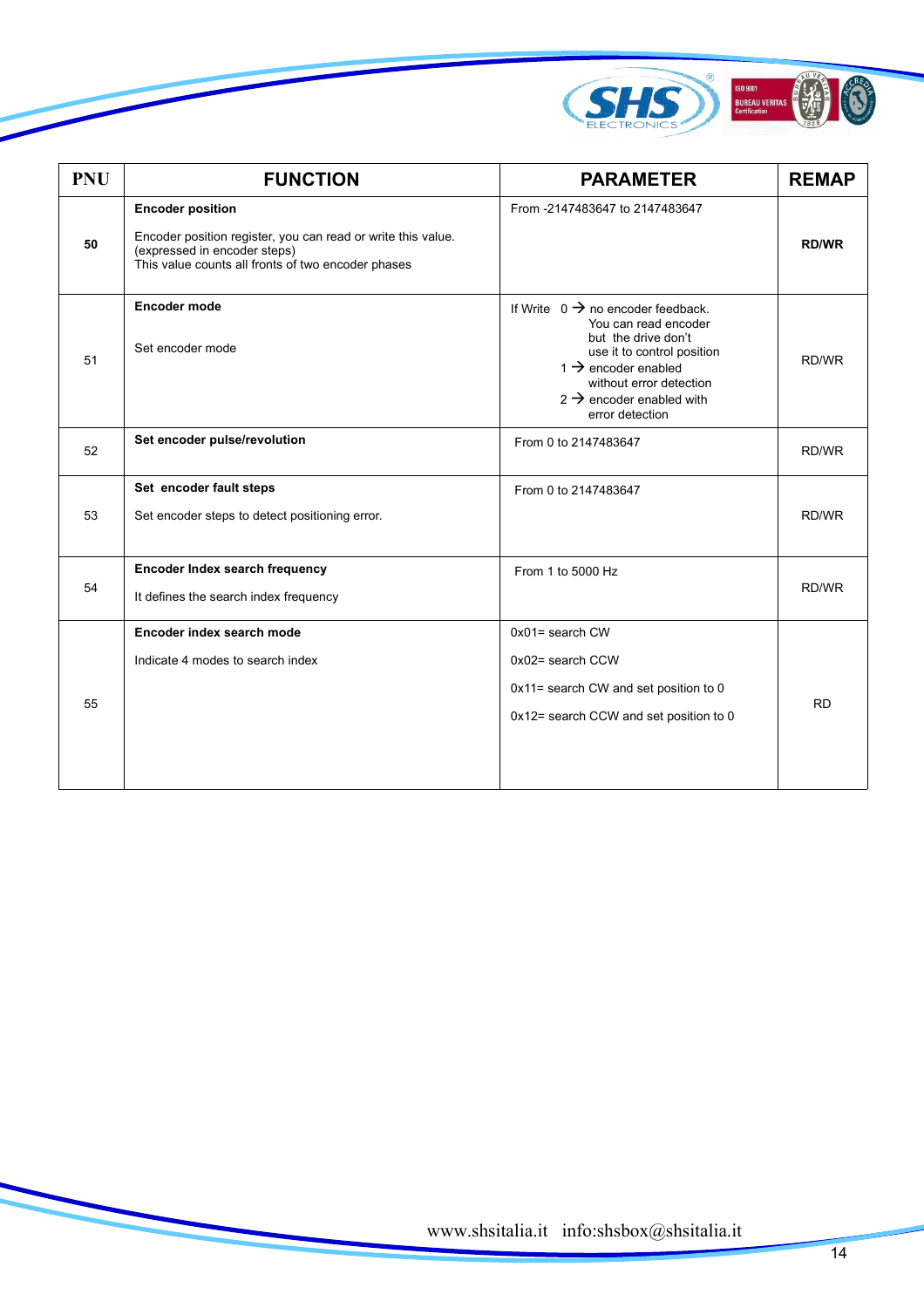